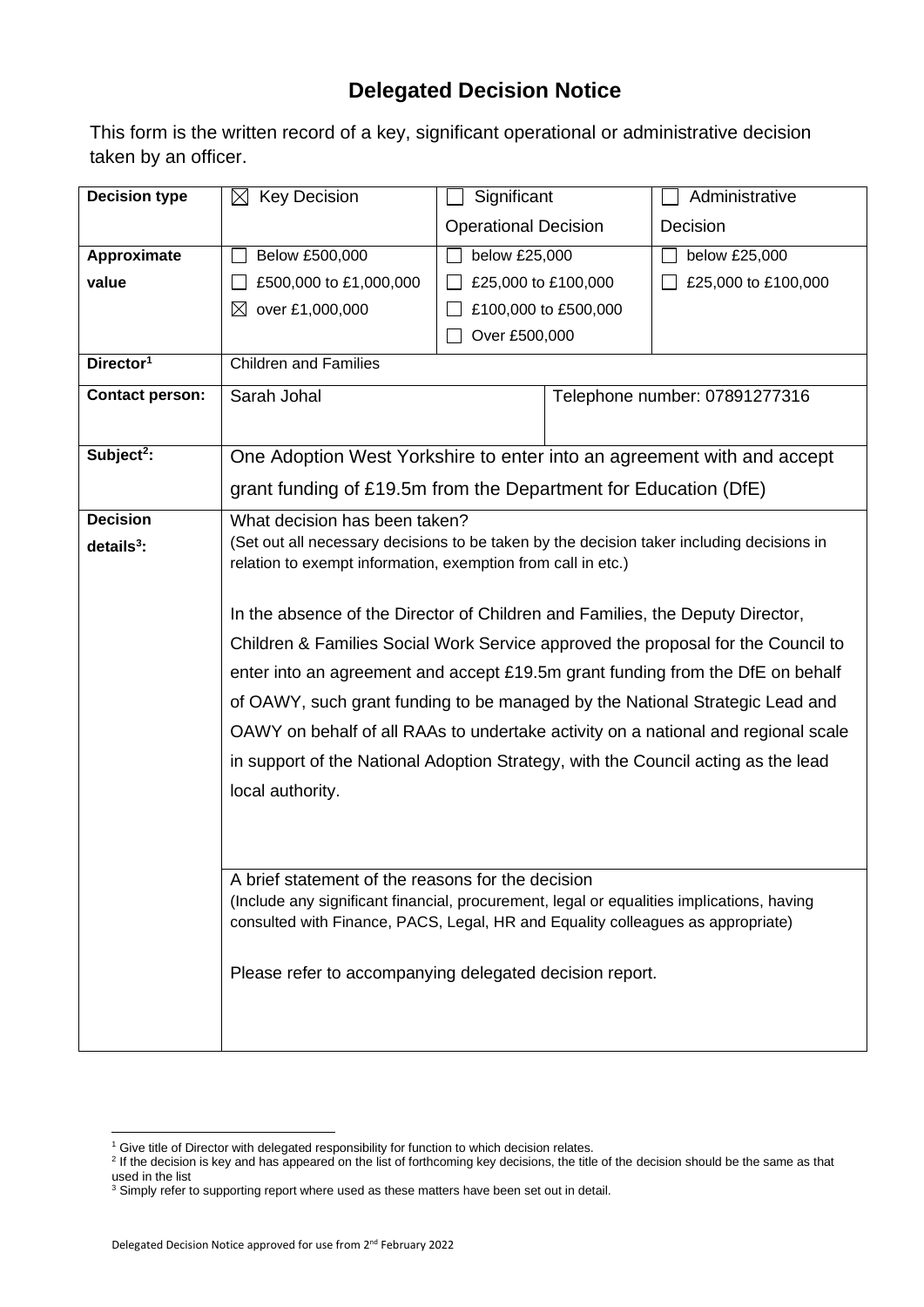|                            | Brief details of any alternative options considered and rejected by the decision                                         |  |  |  |  |  |
|----------------------------|--------------------------------------------------------------------------------------------------------------------------|--|--|--|--|--|
|                            | maker at the time of making the decision                                                                                 |  |  |  |  |  |
|                            | Please refer to accompanying delegated decision report.                                                                  |  |  |  |  |  |
| <b>Affected wards:</b>     | N/A                                                                                                                      |  |  |  |  |  |
|                            |                                                                                                                          |  |  |  |  |  |
| <b>Details of</b>          | <b>Executive Member</b>                                                                                                  |  |  |  |  |  |
| consultation               | <b>Cllr Venner</b>                                                                                                       |  |  |  |  |  |
| undertaken <sup>4</sup> :  | <b>Ward Councillors</b>                                                                                                  |  |  |  |  |  |
|                            |                                                                                                                          |  |  |  |  |  |
|                            | Chief Digital and Information Officer <sup>5</sup>                                                                       |  |  |  |  |  |
|                            |                                                                                                                          |  |  |  |  |  |
|                            | Chief Asset Management and Regeneration Officer <sup>6</sup>                                                             |  |  |  |  |  |
|                            |                                                                                                                          |  |  |  |  |  |
|                            | <b>Others</b>                                                                                                            |  |  |  |  |  |
|                            |                                                                                                                          |  |  |  |  |  |
| Implementation             | Officer accountable, and proposed timescales for implementation                                                          |  |  |  |  |  |
|                            | National Adoption Strategic Lead, to be implemented with immediate effect                                                |  |  |  |  |  |
|                            |                                                                                                                          |  |  |  |  |  |
| List of                    | Date Added to List:- 27/4/22                                                                                             |  |  |  |  |  |
| Forthcoming                |                                                                                                                          |  |  |  |  |  |
| Key Decisions <sup>7</sup> | If Special Urgency or General Exception a brief statement of the reason why it is<br>impracticable to delay the decision |  |  |  |  |  |
|                            | The decision to make the funding available was not made formally by DfE until                                            |  |  |  |  |  |
|                            | April and the decision will need to be implemented rapidly if it is to be spent in time.                                 |  |  |  |  |  |
|                            | If Special Urgency Relevant Scrutiny Chair(s) approval                                                                   |  |  |  |  |  |
|                            | Signature<br>Date                                                                                                        |  |  |  |  |  |
| <b>Publication of</b>      | If not published for 5 clear working days prior to decision being taken the reason                                       |  |  |  |  |  |
| report <sup>8</sup>        | why not possible:                                                                                                        |  |  |  |  |  |
|                            | If published late relevant Executive member's approval                                                                   |  |  |  |  |  |
|                            |                                                                                                                          |  |  |  |  |  |
|                            | Signature<br>Date                                                                                                        |  |  |  |  |  |

<sup>4</sup> Include details of any interest disclosed by an elected Member on consultation and the date of any relevant dispensation given.

<sup>&</sup>lt;sup>5</sup> See Officer Delegation Scheme (Executive Functions) CDIO must be consulted in relation to all matters relating to the Council's use of digital technology

<sup>&</sup>lt;sup>6</sup> See Officer Delegation Scheme (Executive Functions) CAMRO must be consulted in relation to all matters relating to the Council's land and buildings.

 $^7$  See Executive and Decision Making Procedure Rule 2.4 - 2.6. Complete this section for key decisions only

<sup>&</sup>lt;sup>8</sup> See Executive and Decision Making Procedure Rule 3.1. Complete this section for key decisions only